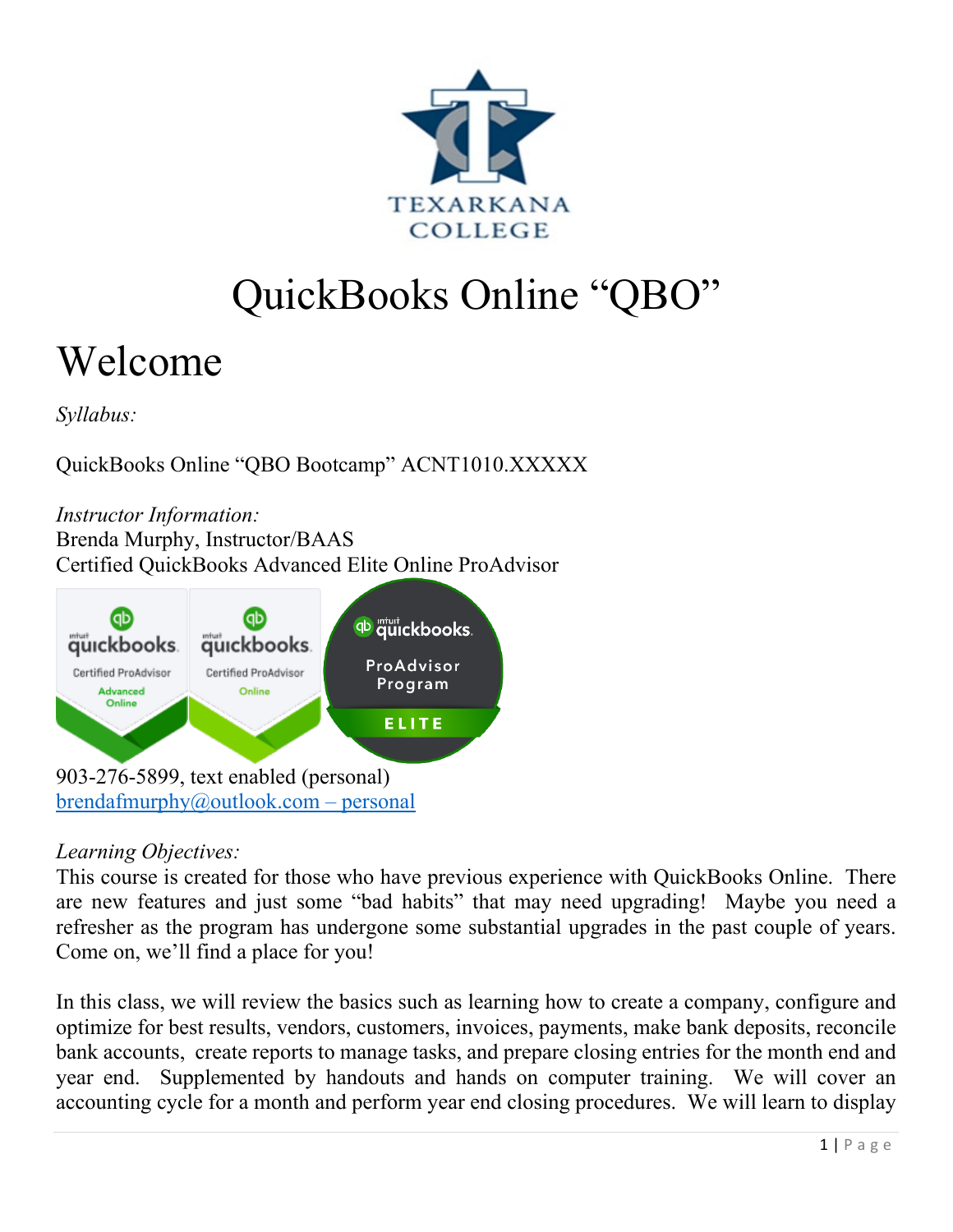report results for printing or exporting or emailing. We will also review the end result of the accounting transactions we have posted and how the financial statements are impacted. AND you will learn how to correctly manage the bank feed! Oh My Gosh! Gamechanger!

A brand new feature called Melio is now available within accounts payable (bills) to schedule and pay bills electronically. This truly is a game changer – no checks – and your vendor will be able to choose between a check or an ACH. We will personalize forms and get really proficient with the bank feed! Guess what it costs you! Not one penny! Save time and money!

*Class Schedule:*

09/07/2021 6:00 pm to 8:00 pm 09/09/2021 6:00 pm to 8:00 pm 09/14/2021 6:00 pm to 8:00 pm 09/16/2021 6:00 pm to 8:00 pm 09/21/2021 6:00 pm to 8:00 pm 09/23/2021 6:00 pm to 8:00 pm 09/28/2021 6:00 pm to 8:00 pm 09/30/2021 6:00 pm to 8:00 pm

#### *Instructional Methods:*

- Lectures
- Assignments
- Concepts Review, Questions, Skill Builders and Assessments
- Practice in Class
- Student Participation
- Hands On
- Hard Copy Training Manual

#### *Attendance:*

Attendance is especially important; we have 16 contact hours scheduled and will receive a certificate for attending the course. We have a great amount of material to cover. If you are sick, please email me and I am glad to provide an opportunity to make up the missed lesson.

## *Class Suggestion:*

If we are working on a process in class and you are unsure as to what to do, try to figure it out, but if after a couple of minutes, you are still unsure, please raise your hand and let me know so I can get you going again.